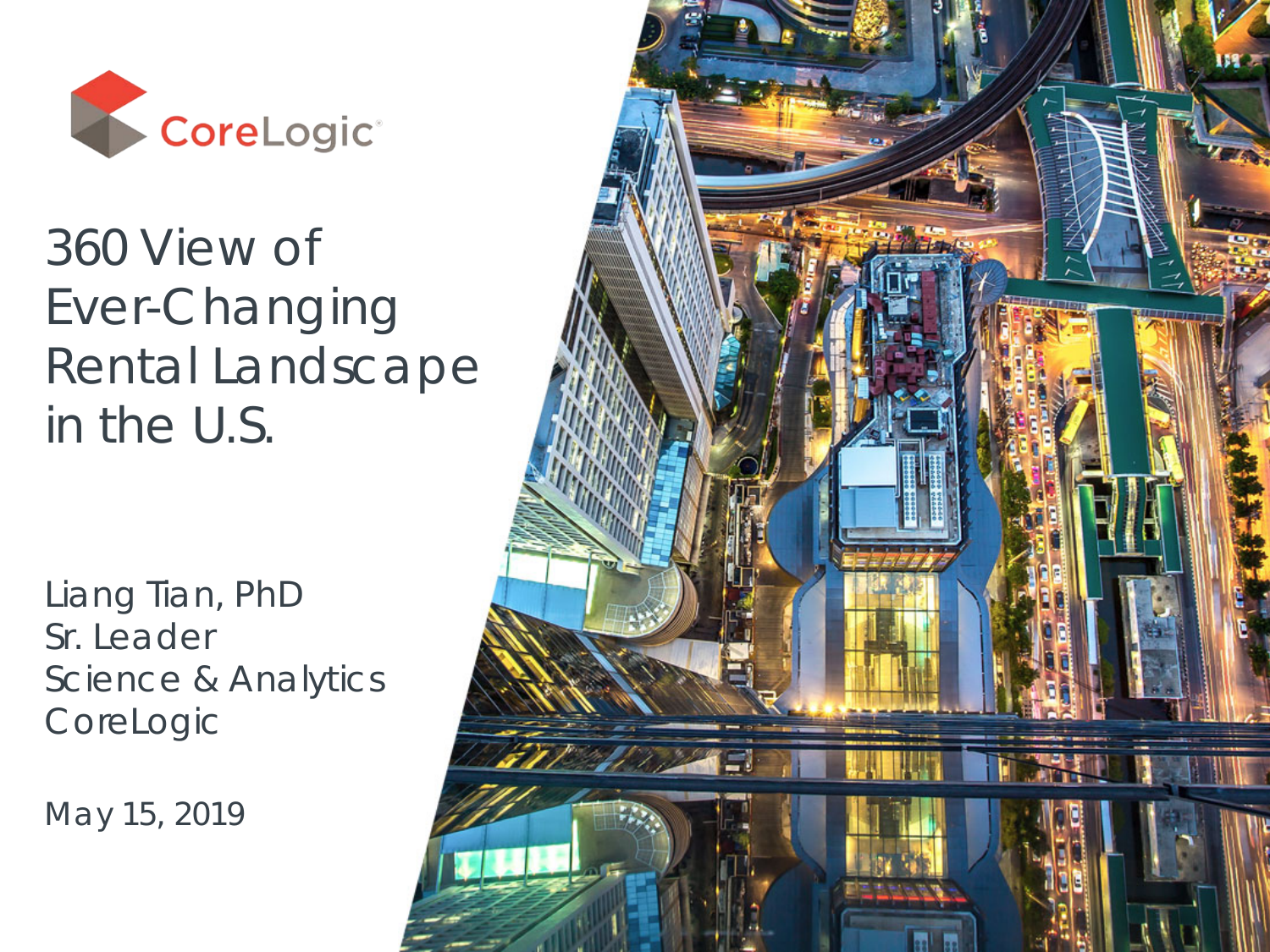- **Home Price Trends**
- **Single-Family Rental**
- **Nultifamily Rental**
- **Putting it all together**

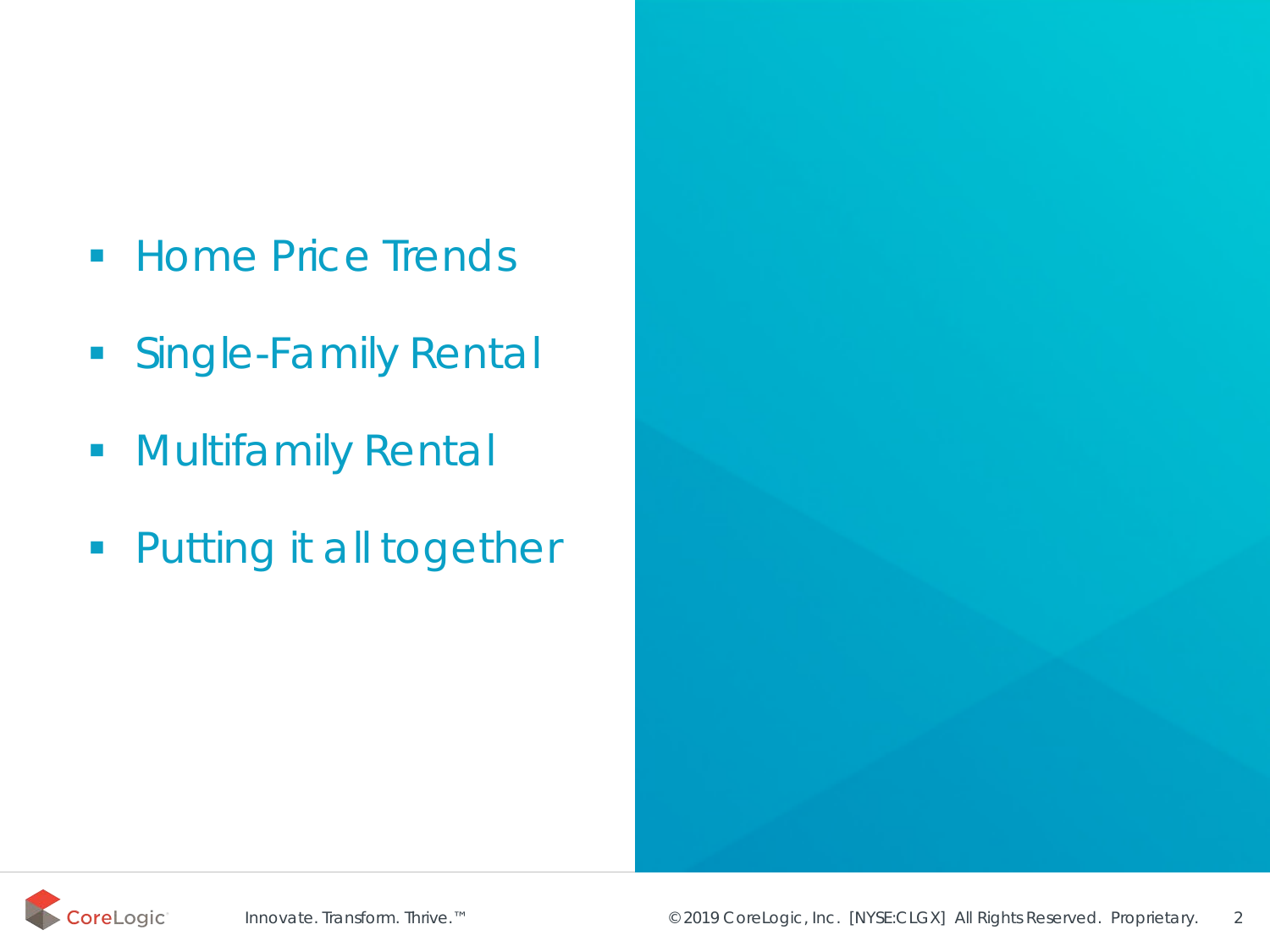#### Home Prices Change Year-Over-Year

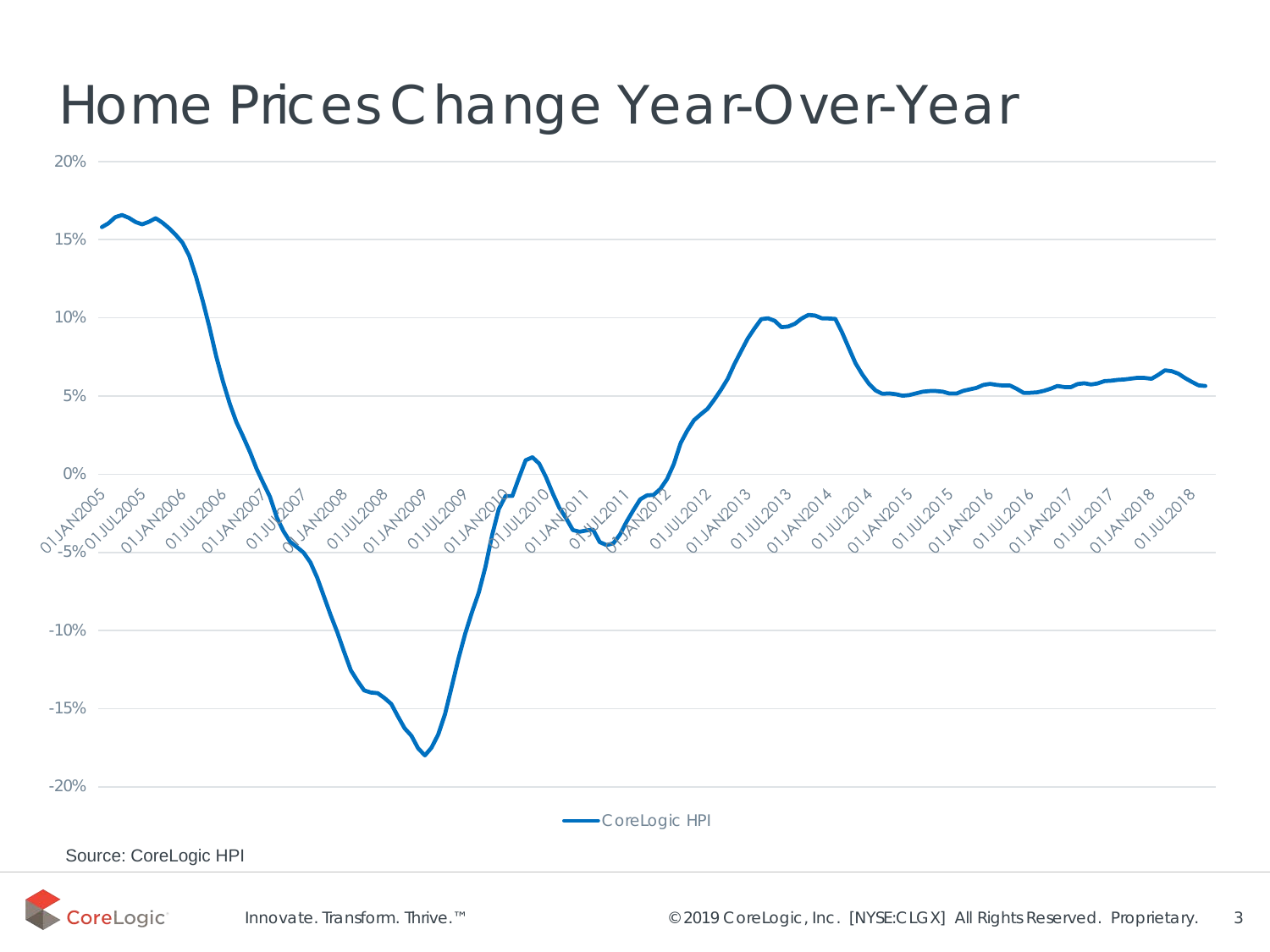## HPI Top 10 Metros Change



Source: CoreLogic HPI

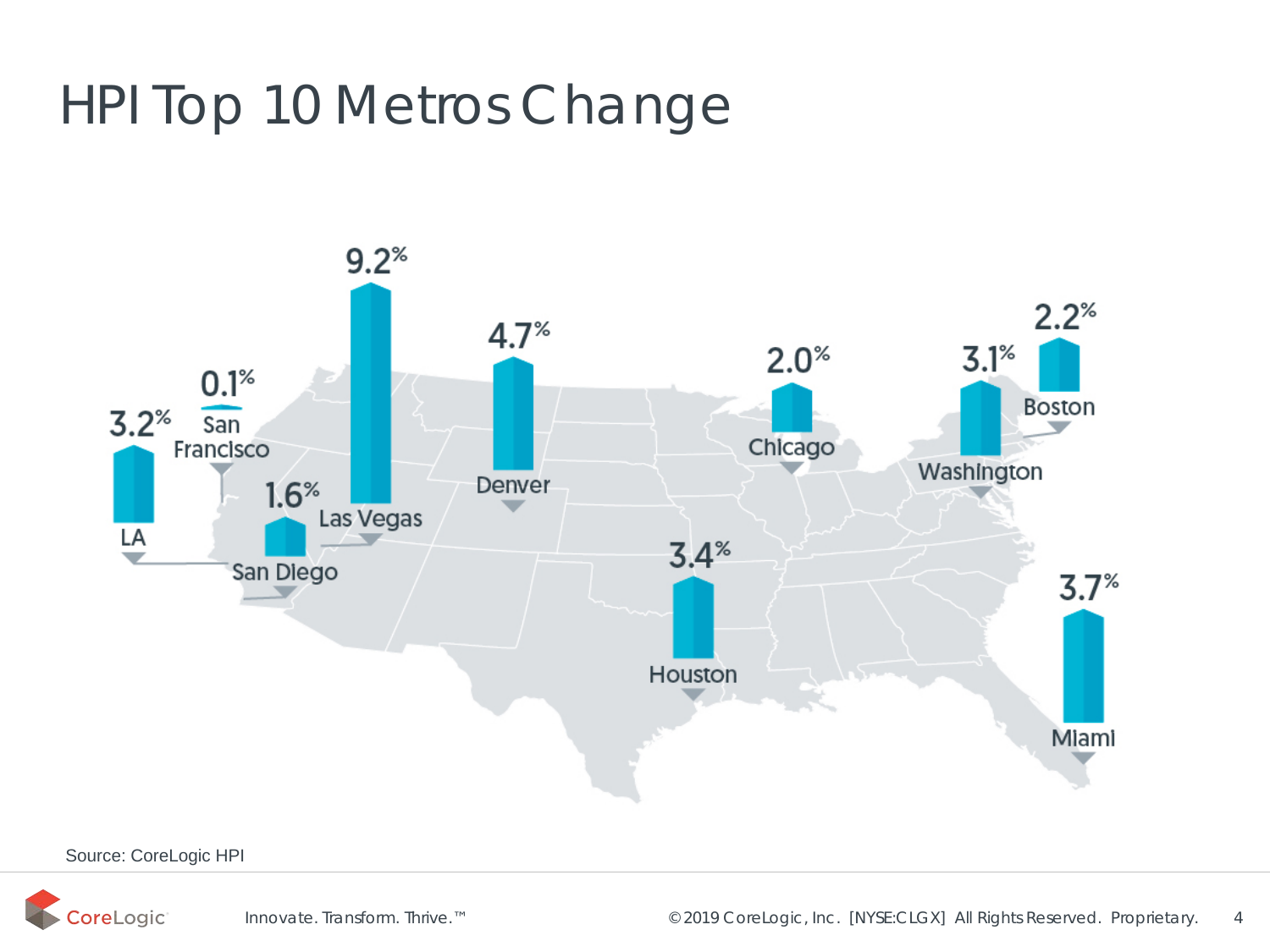### Millennial Home Buying Behavior



Source: CoreLogic

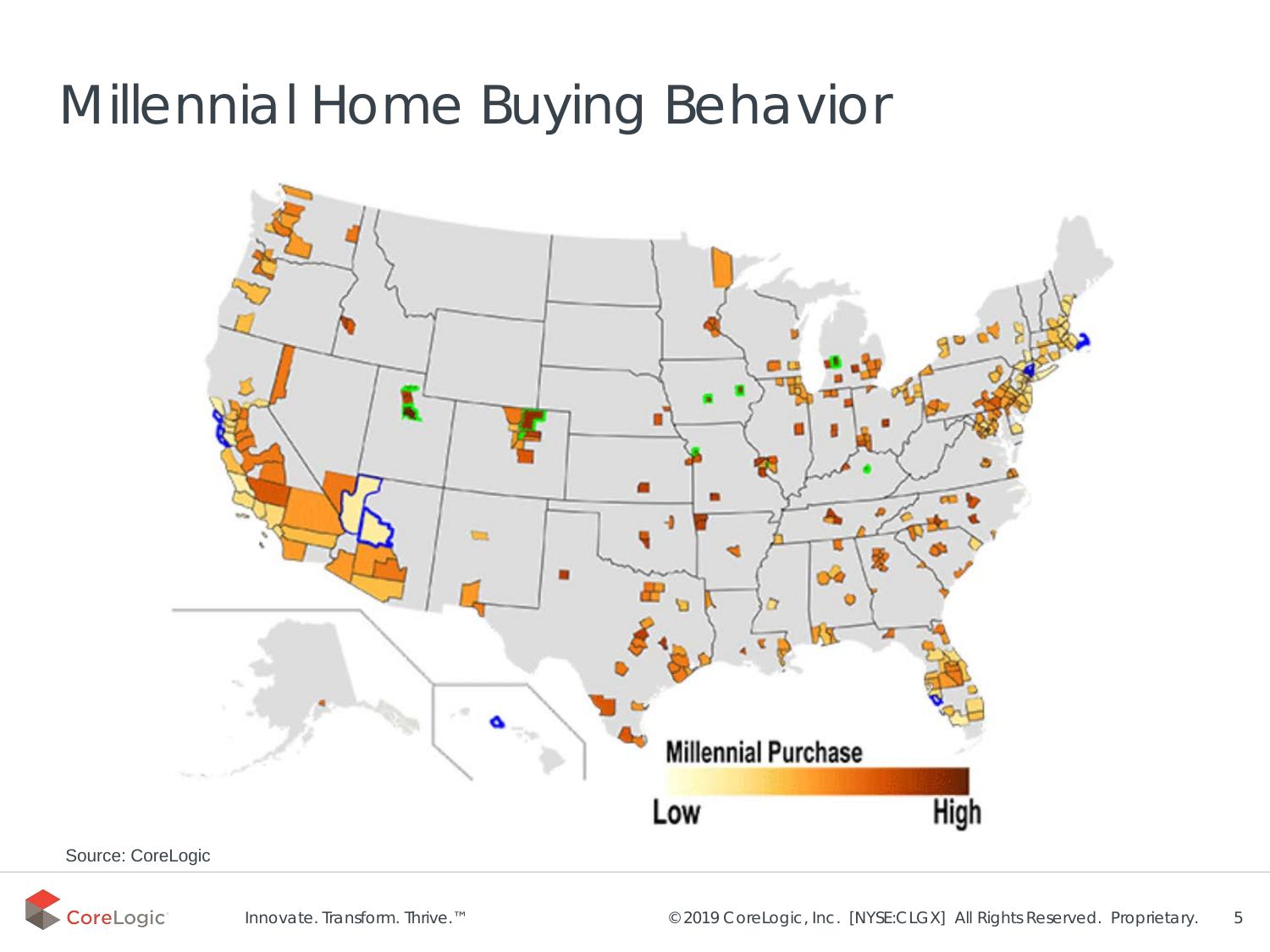# Single-Family Rental Share Increasing

Single-Family Rental Units as a Share of Total Rental Units



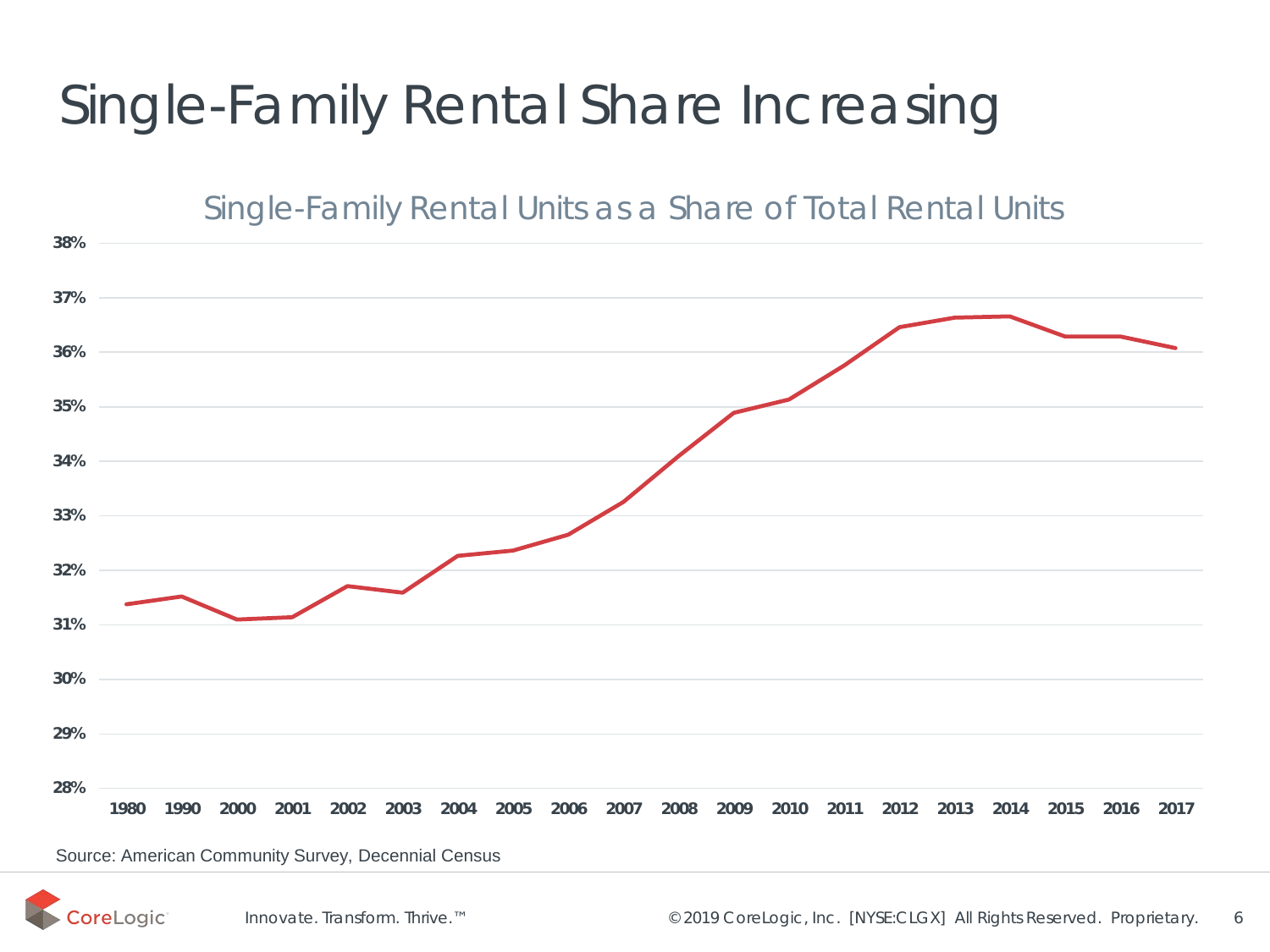# A Wild Ride: Single-Family Rent Index



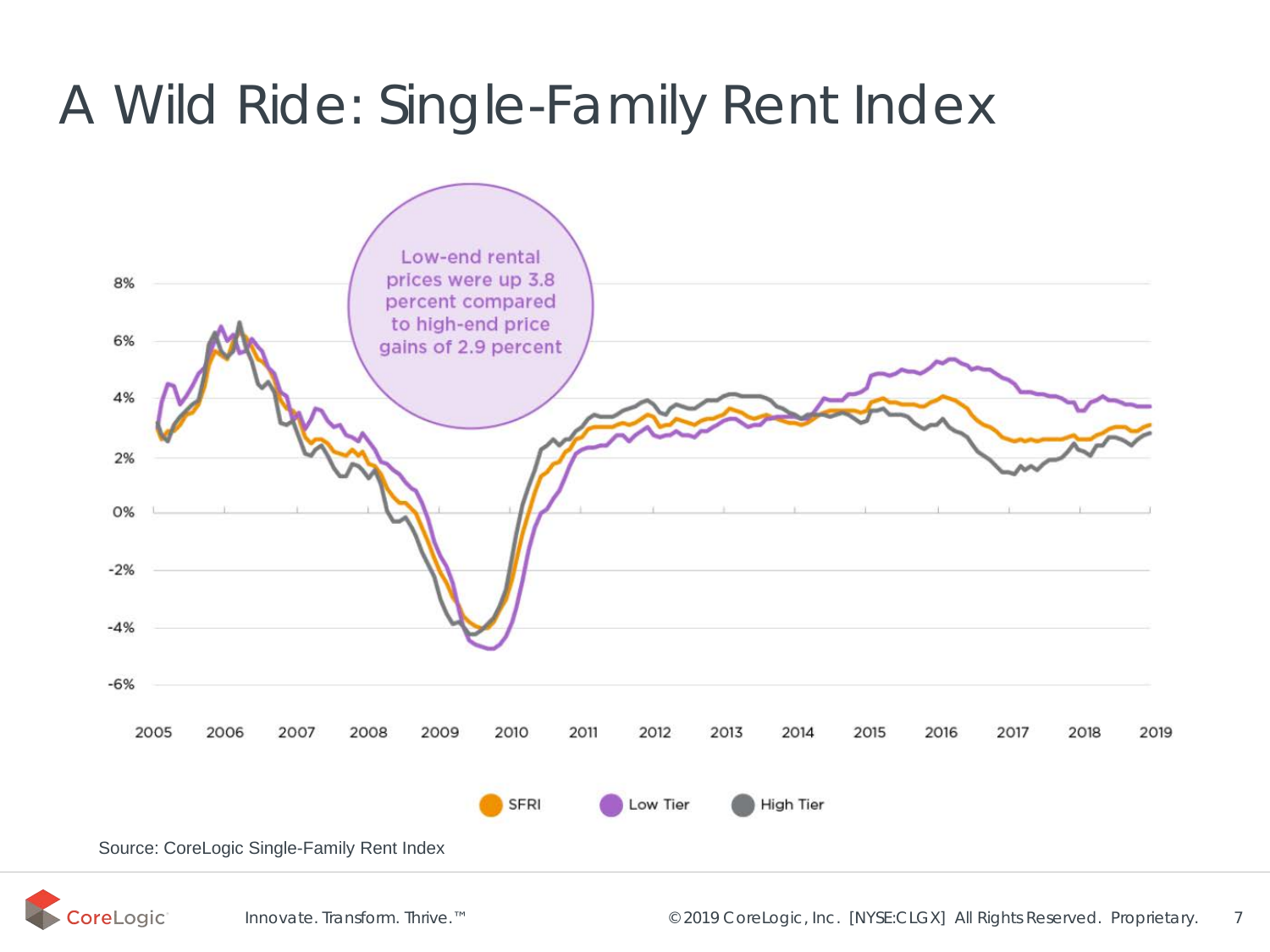#### Home Prices Tend to Fall Harder



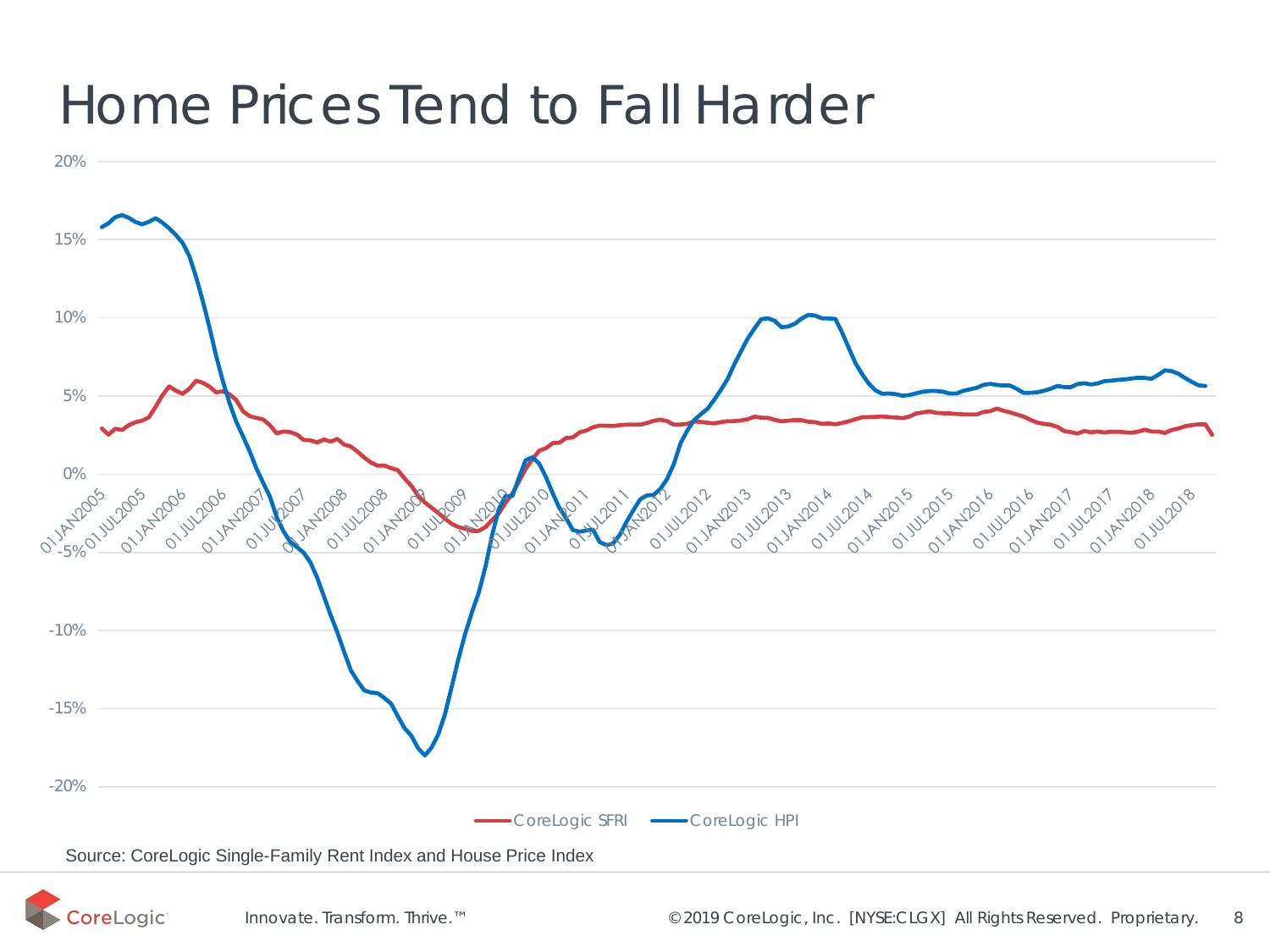# Single-Family Rent Change in 20 Markets



Source: CoreLogic Single-Family Rent Index

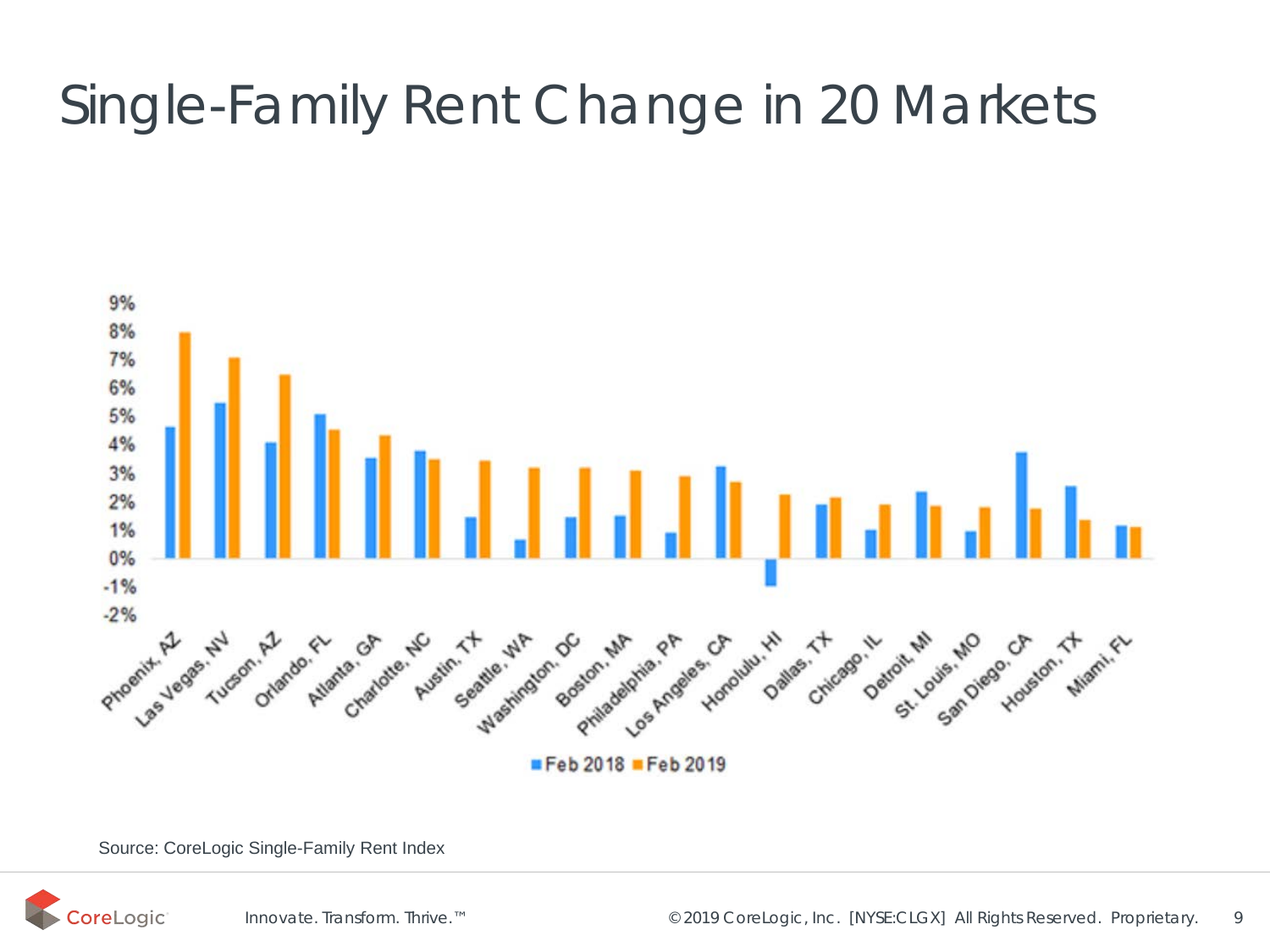### Multifamily: Renter Quality Improves Nationwide



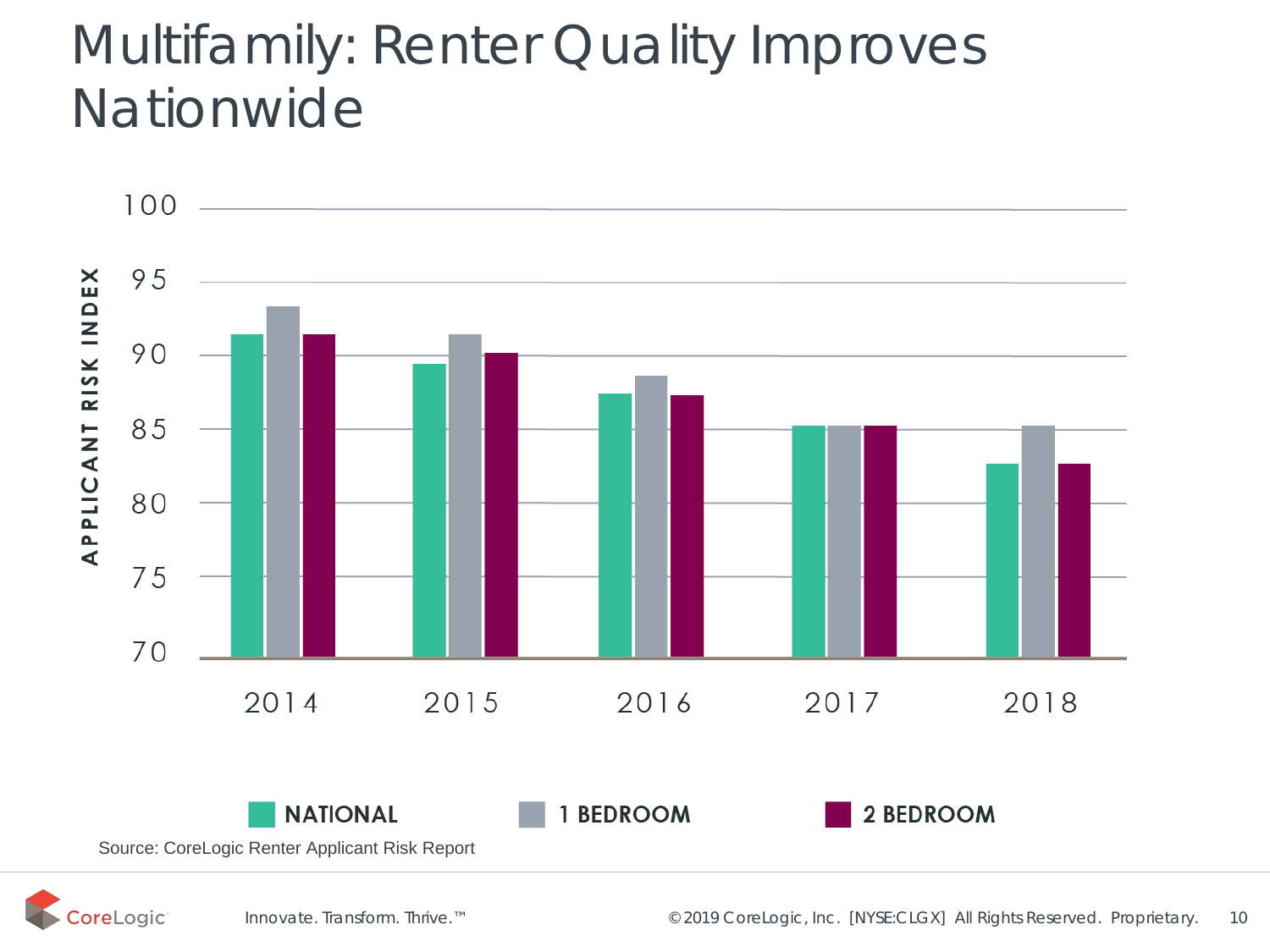## Multifamily: West Region Shows Improved Performance



Source: CoreLogic Renter Applicant Risk Report

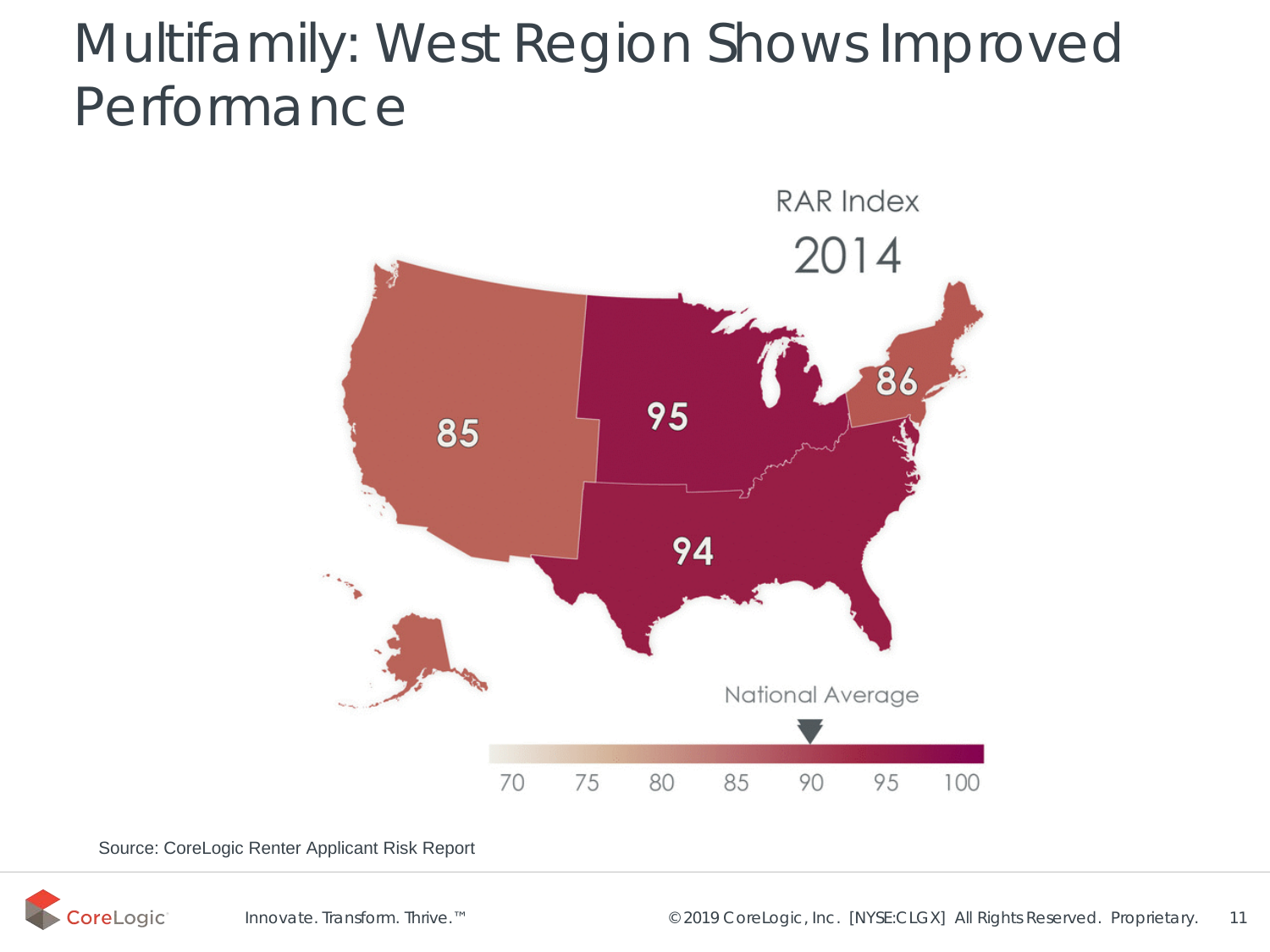## Multifamily: Lower Cost Rentals Show Larger Rent Increase



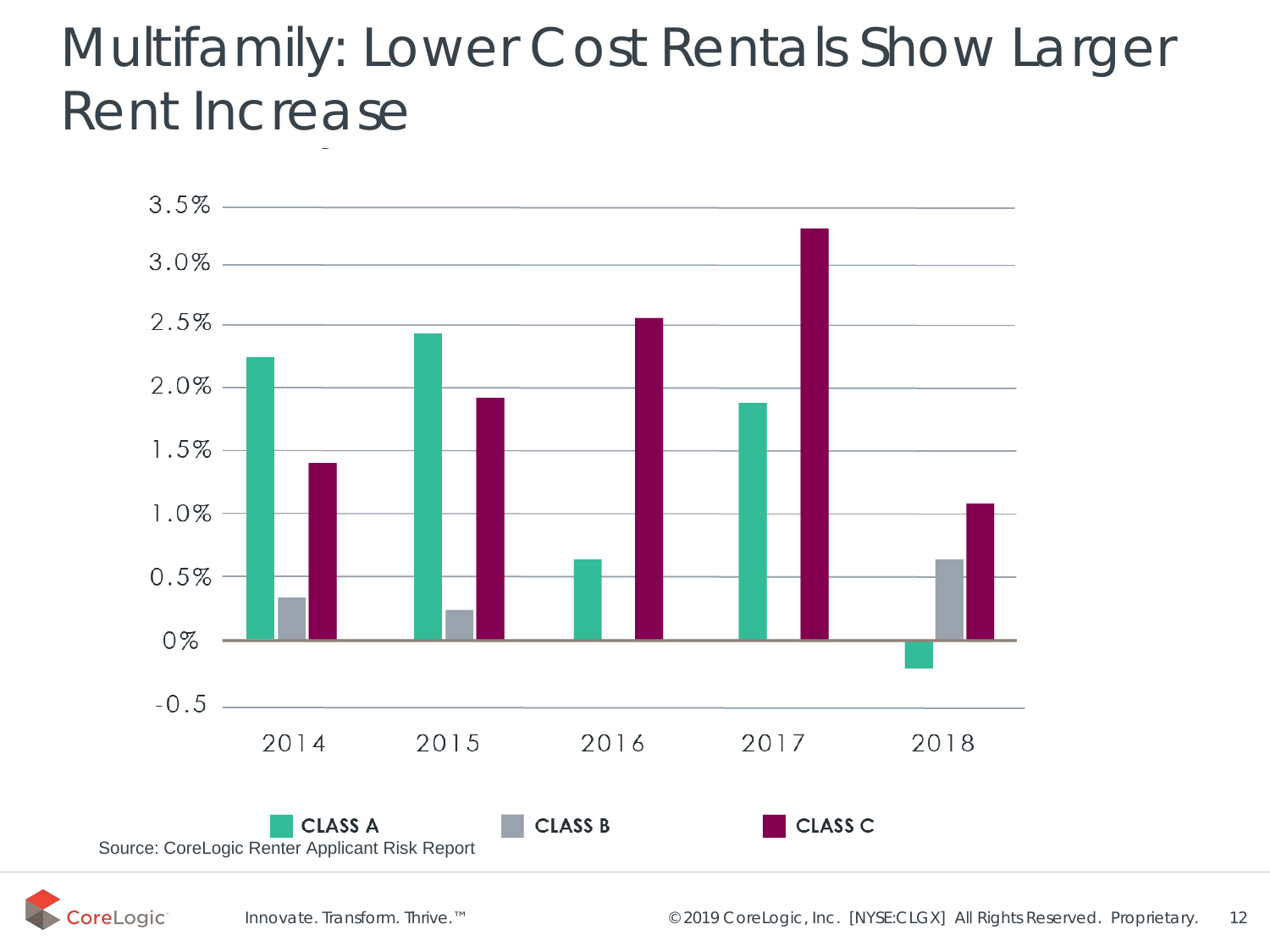## Median Rent Change Percentage



#### Source: American Community Survey

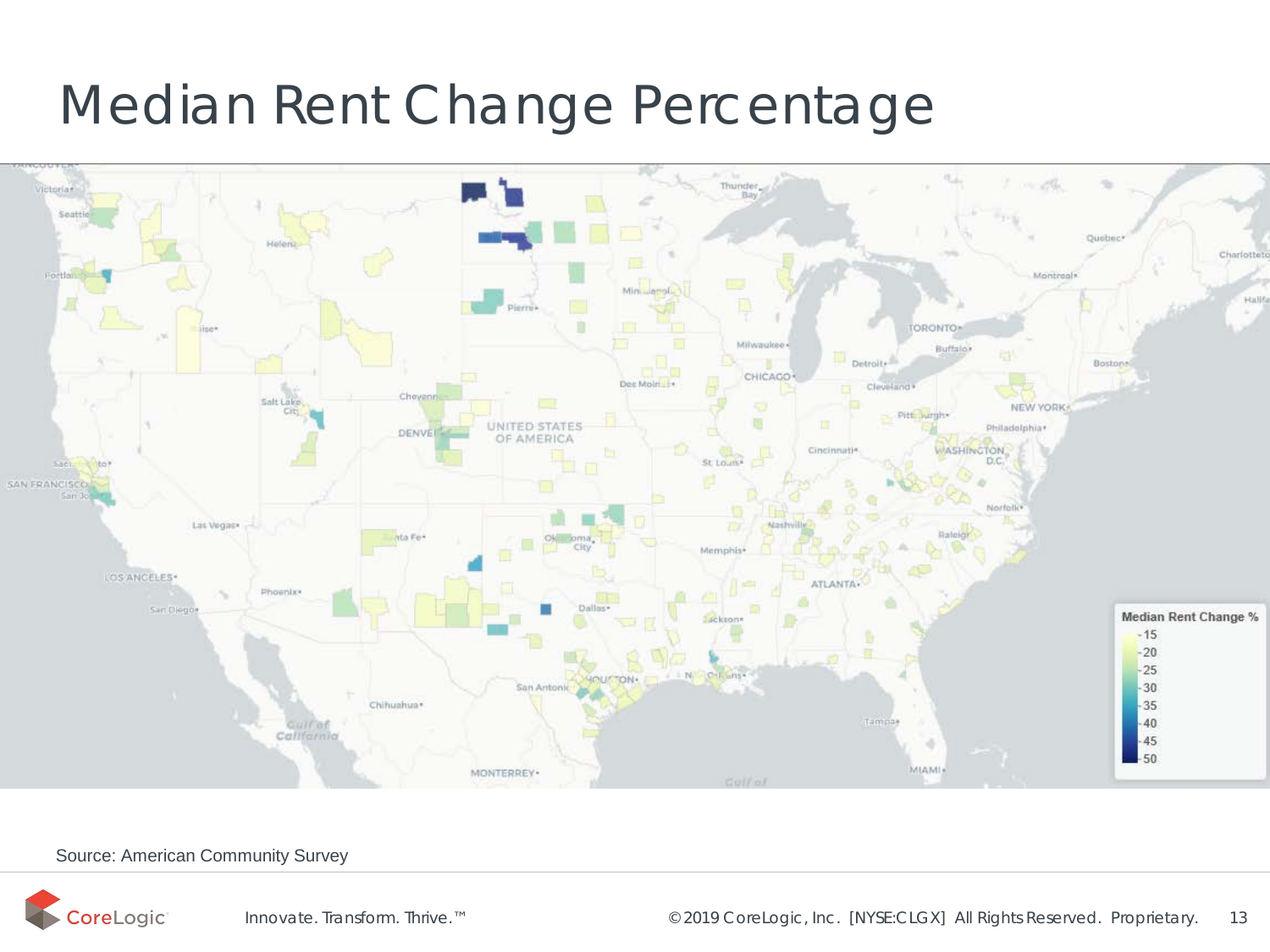#### Highest Population Share Aged 18-34



#### Source: American Community Survey

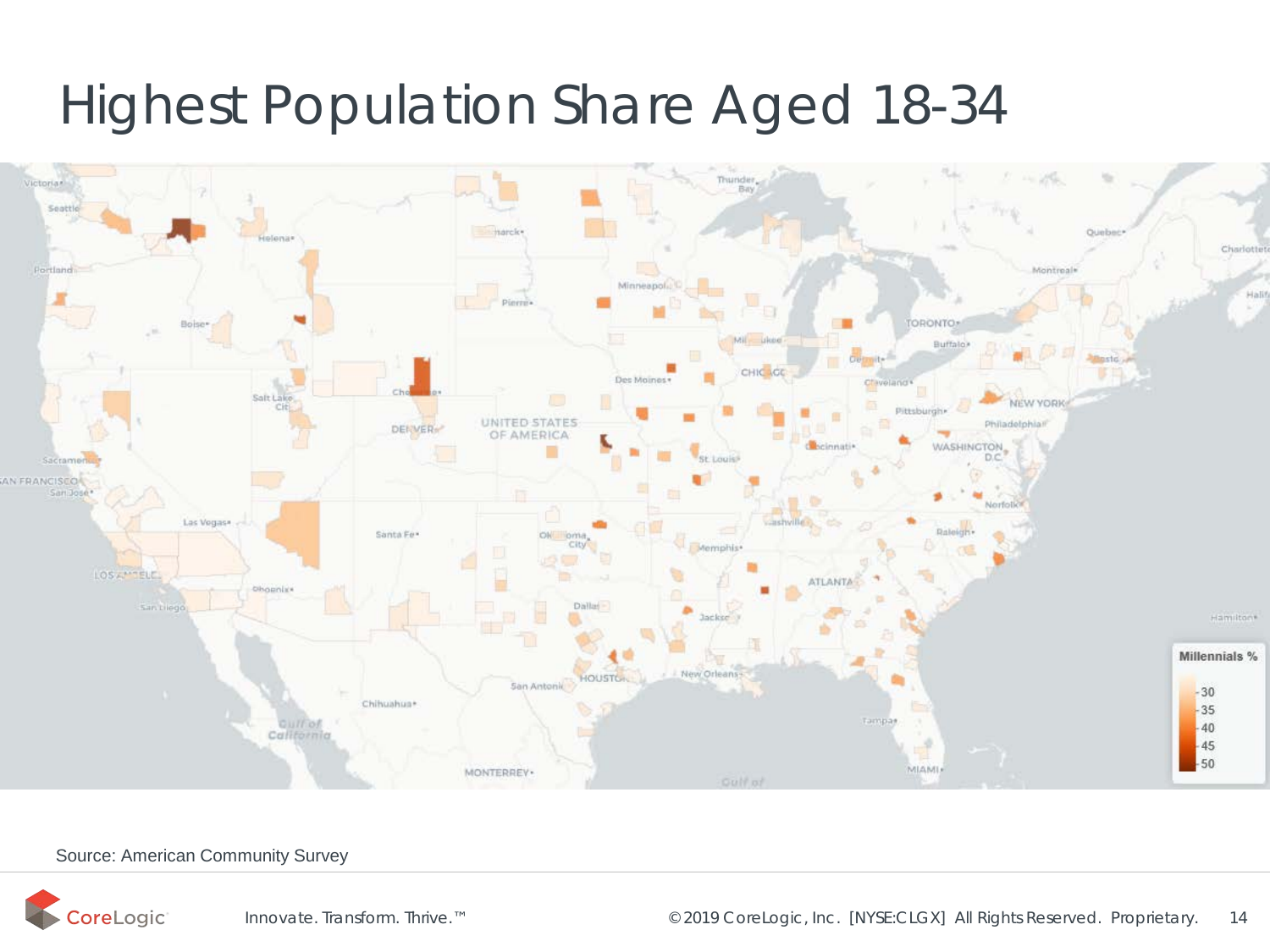# Key Takeaways